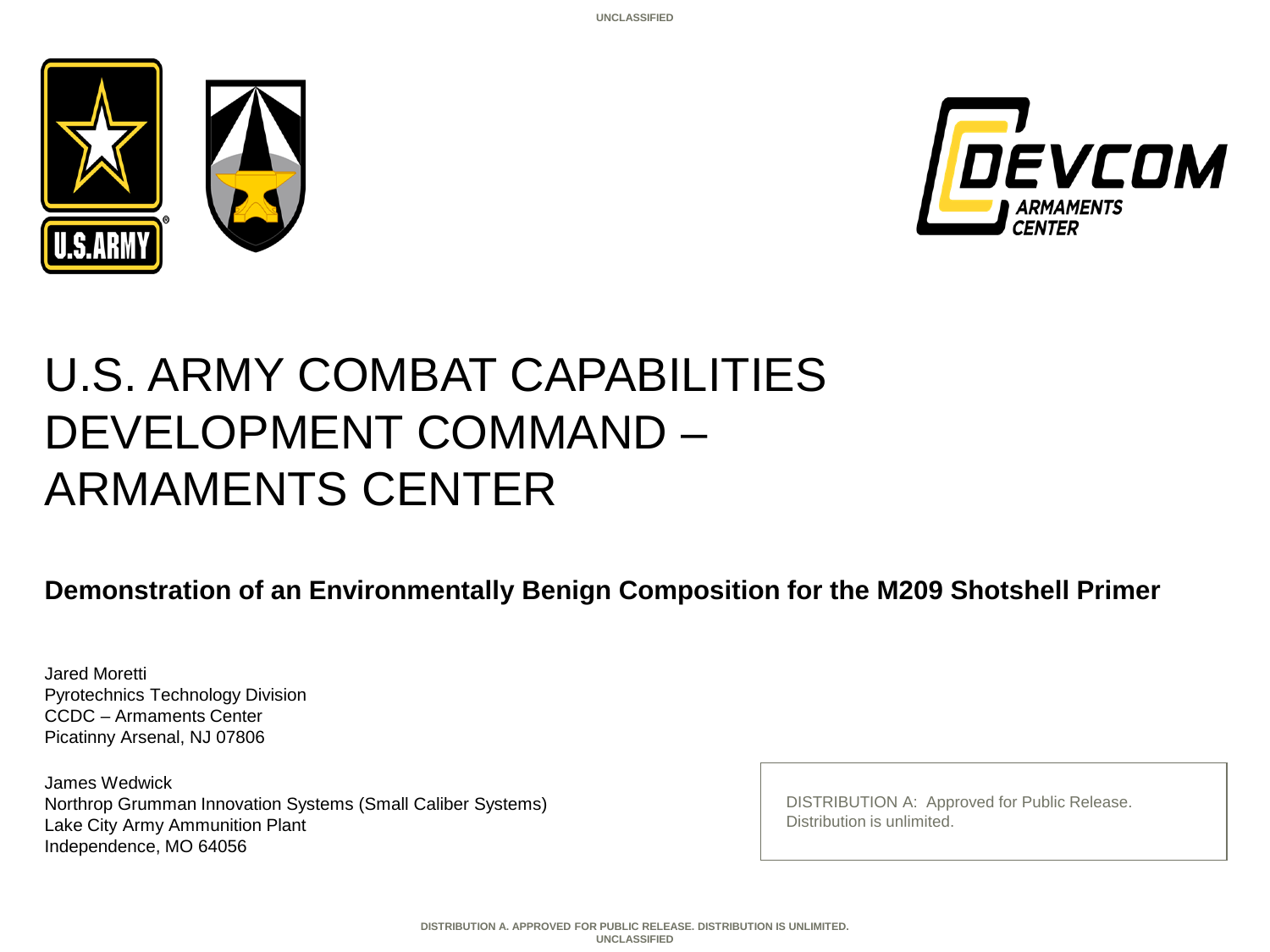



Introduction

Initial Development at CCDC

Safety Approval at Manufacturer

Mixing and Primer Assembly

**Conclusions**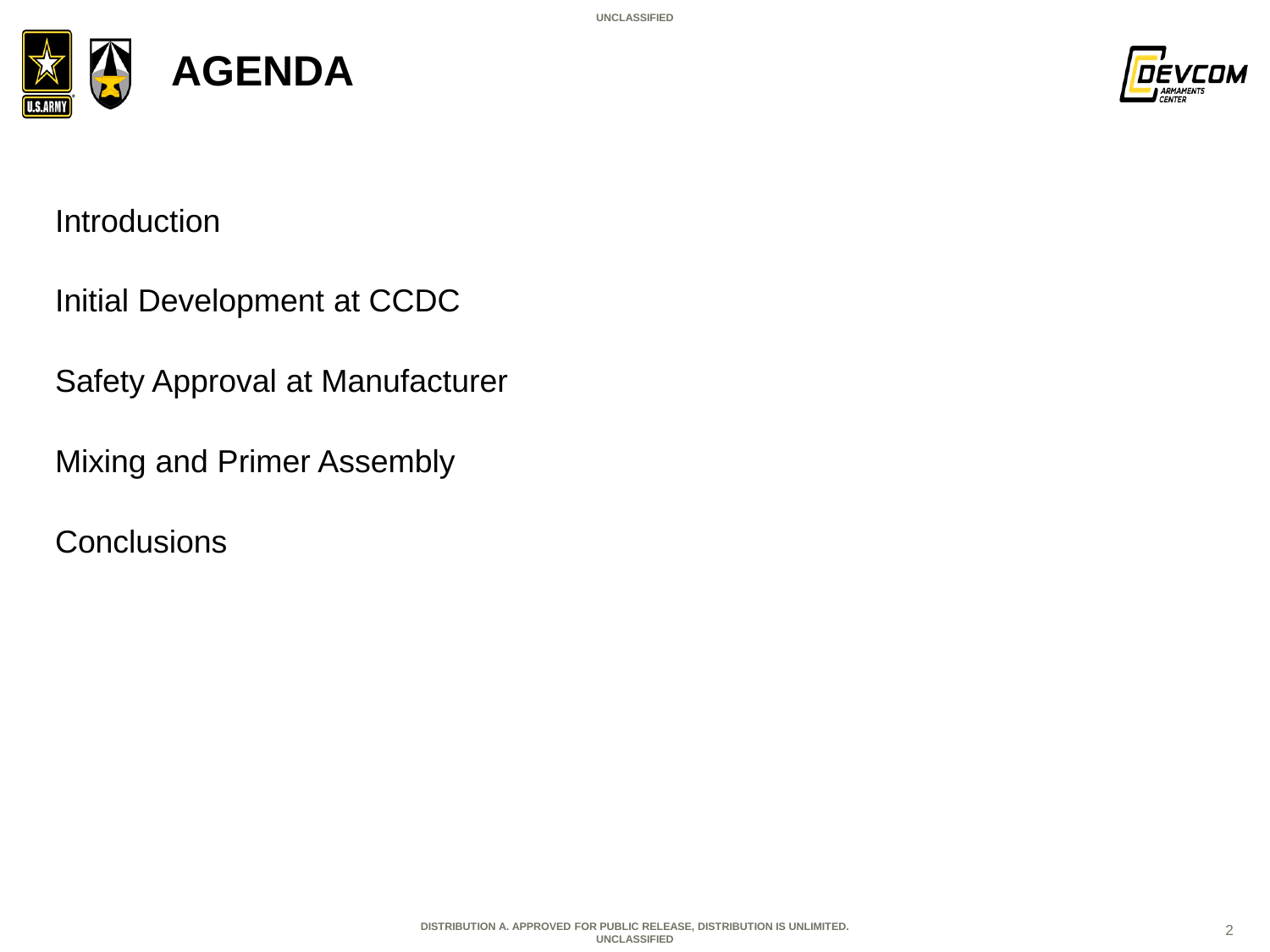



- HHS suite of armaments employ the 209 shotshell primer
	- HHS is used in training and combat for visible smoke and illuminant signatures
	- 209 primer embedded in end of rocket barrel; end cap contains firing pin











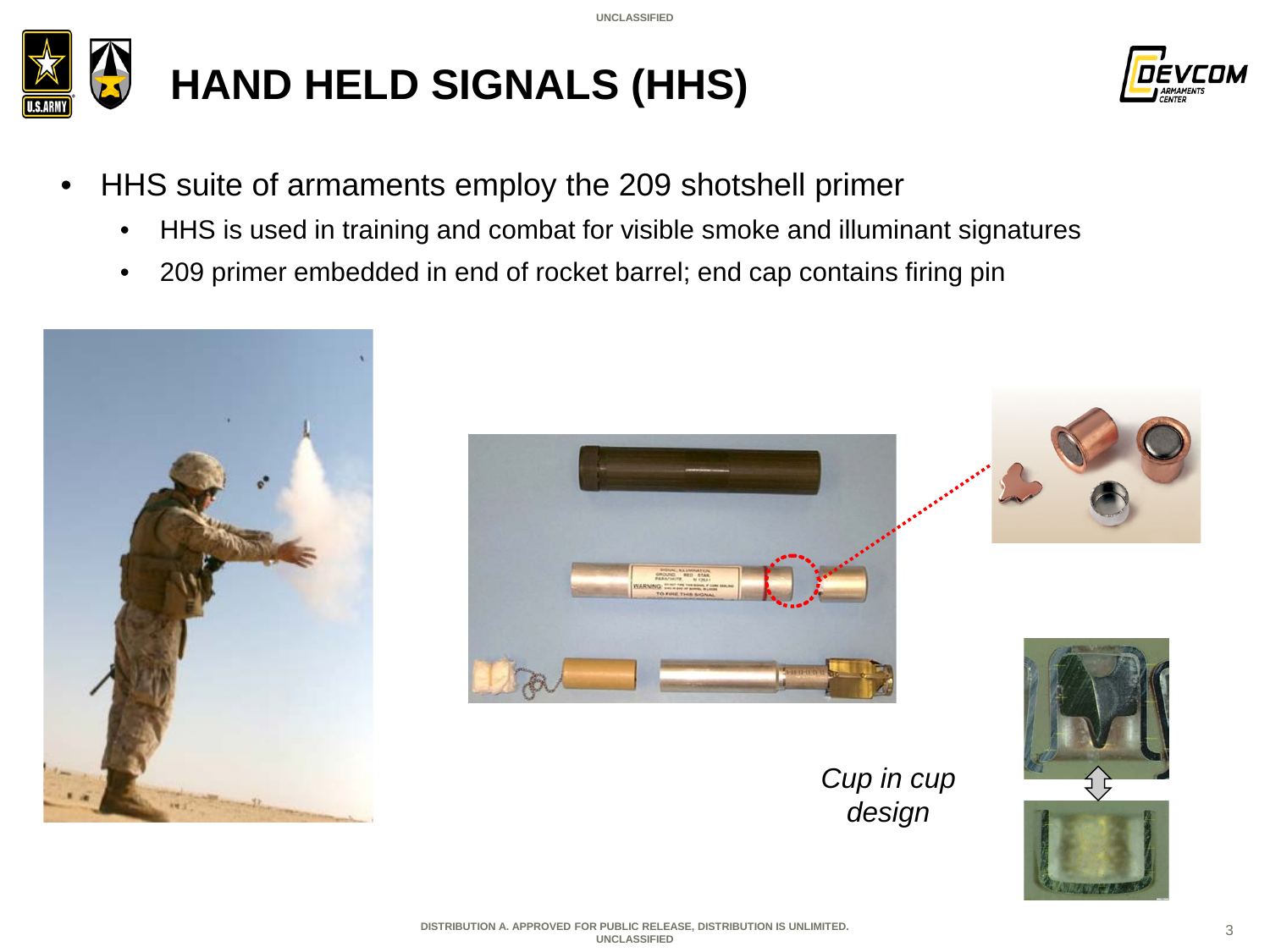**UNCLASSIFIED**





- Most primers use toxic lead styphnate as active explosive ingredient
- Manufacturers have lead-free primer options based on DDNP
	- Inadequate for military, due to vacuum thermal stability and cold performance
- An alternate lead-free explosive is copper (I) 5-nitrotetrazole (DBX-1)
	- Proven out in detonators, CAD/PAD devices and more
	- Relatively unexplored in primers
	- A possible drop-in production replacement; no major capital investment needed

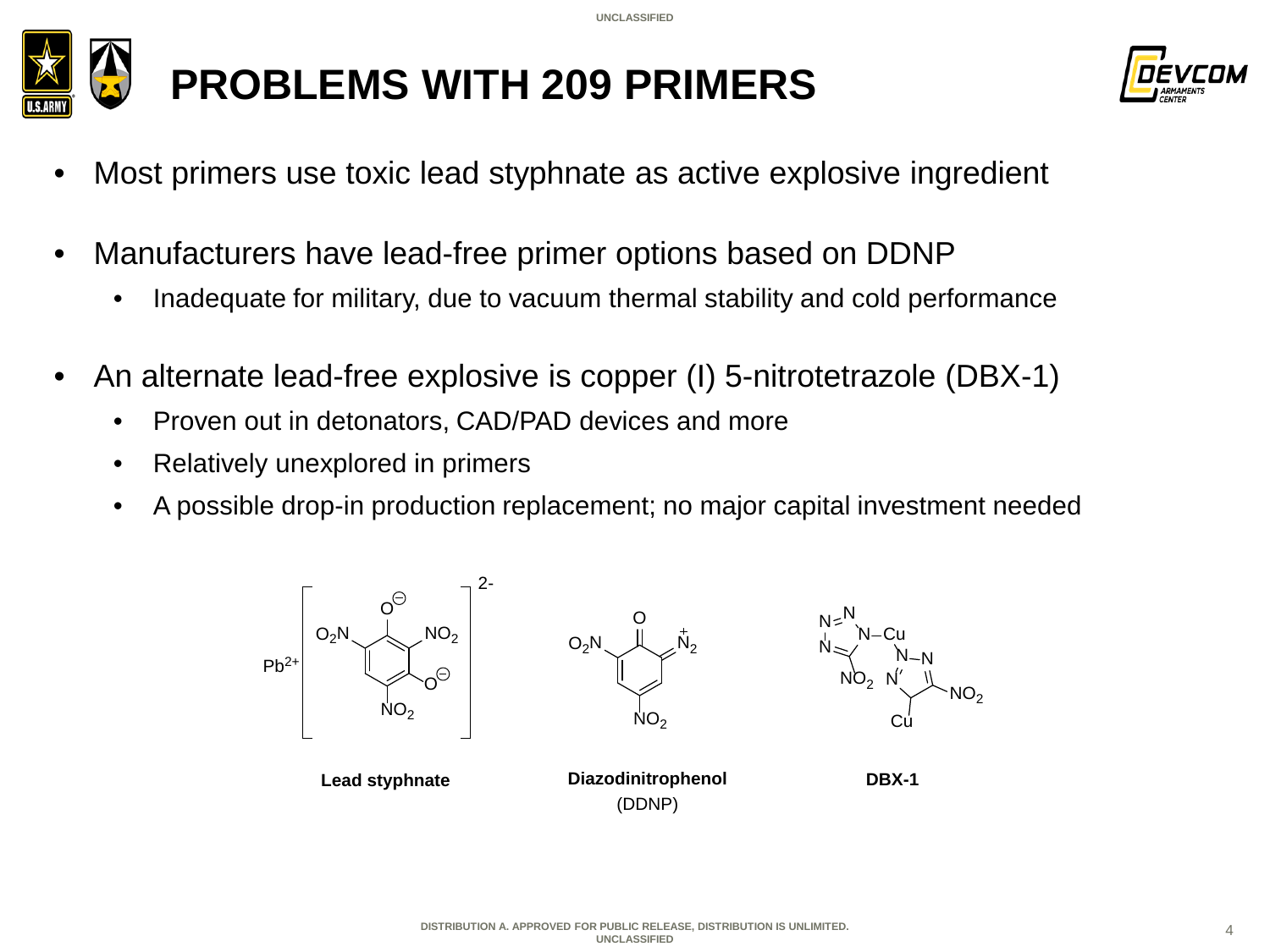

**ALTERNATE, LEAD-FREE PRIMER MIX**



- **Established a new primer mix based on DBX-1 to replace lead**
	- Also replaced:
		- •barium nitrate (toxicity problem)
		- •antimony sulfide (supply problem)
	- Mixed 10 gram batches at CCDC by hand
	- Loaded into primer bits with custom tooling
		- One at a time!



| <b>Ingredient</b>          | <b>Function</b>           | <b>Wt. %</b> |
|----------------------------|---------------------------|--------------|
| Potassium nitrate $(KNO3)$ | Oxidizer                  | 61.4         |
| <b>DBX-1</b>               | <b>Active ingredient</b>  | 17           |
| Aluminum powder            | Fuel, slag generator      | 10           |
| <b>Tetrazene</b>           | Sensitizer, gas generator | 5.7          |
| Boron carbide $(B_4C)$     | Abrasive, frictionator    | 5.7          |
| Celvol 523                 | <b>Binder</b>             | 0.2          |

Csernica, C.; Oyler, K.; Sabatini, J.; Mehta, N. (2016). "Non-Toxic Primer Mix." US Patent no. US9409830B1.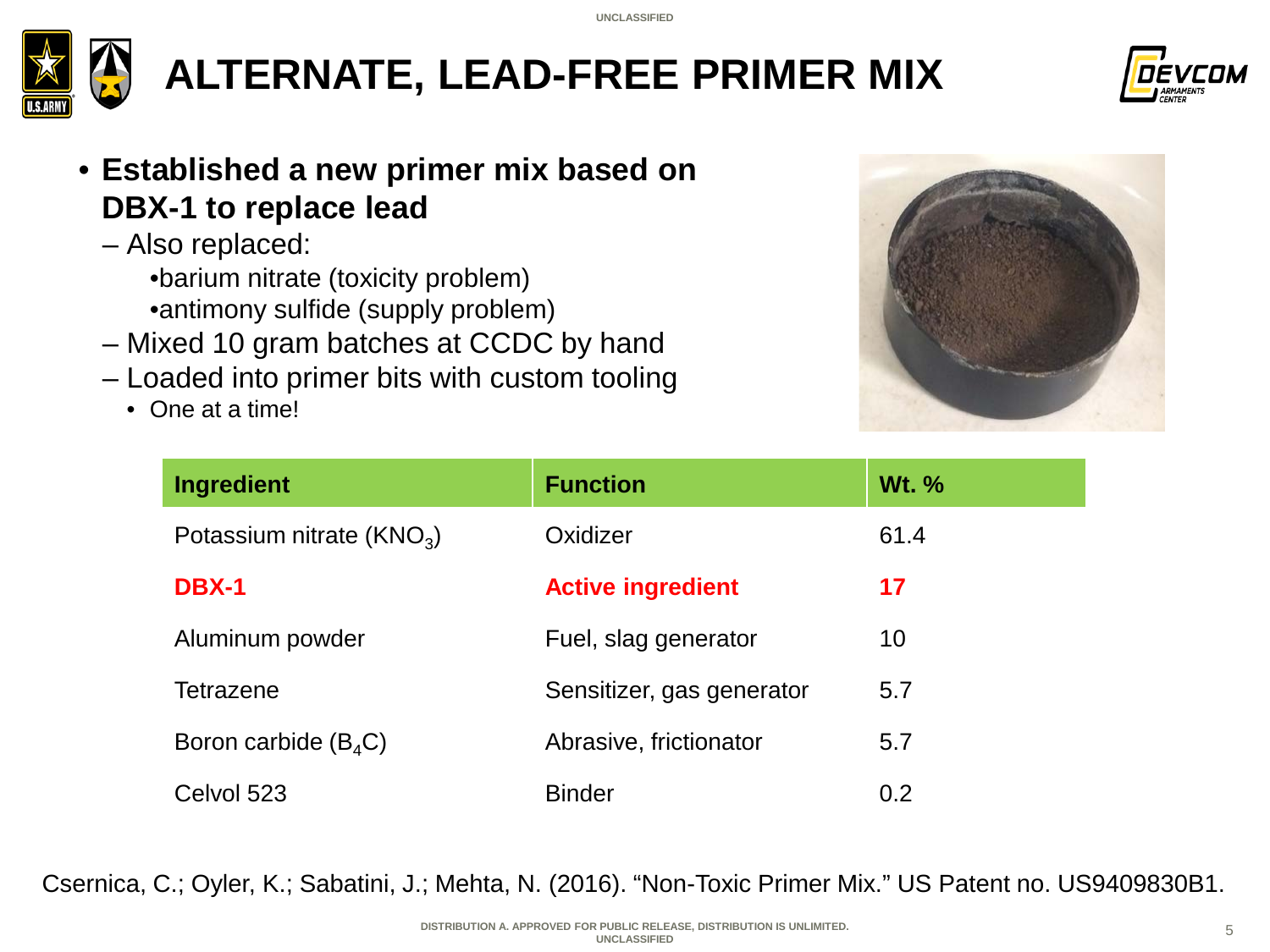



- **CCDC primers tested against commercial primers with 3.94 oz ball in 1.8 cc partially vented bomb.**
	- Setup allows output and sensitivity testing simultaneously
	- CCDC and commercial primers have comparable sensitivity profile



| Lot         | <b>Hbar</b><br>(in.) | $\sigma$<br>(in.) | Hbar + $4\sigma$<br>(in.) | Hbar - $2\sigma$<br>(in.) | peak<br>(psi) |
|-------------|----------------------|-------------------|---------------------------|---------------------------|---------------|
| <b>CCDC</b> | 3.32                 | 0.22              | 4.20                      | 2.88                      | 3,962         |
| Commercial  | 3.05                 | 0.21              | 3.89                      | 2.63                      | 2,594         |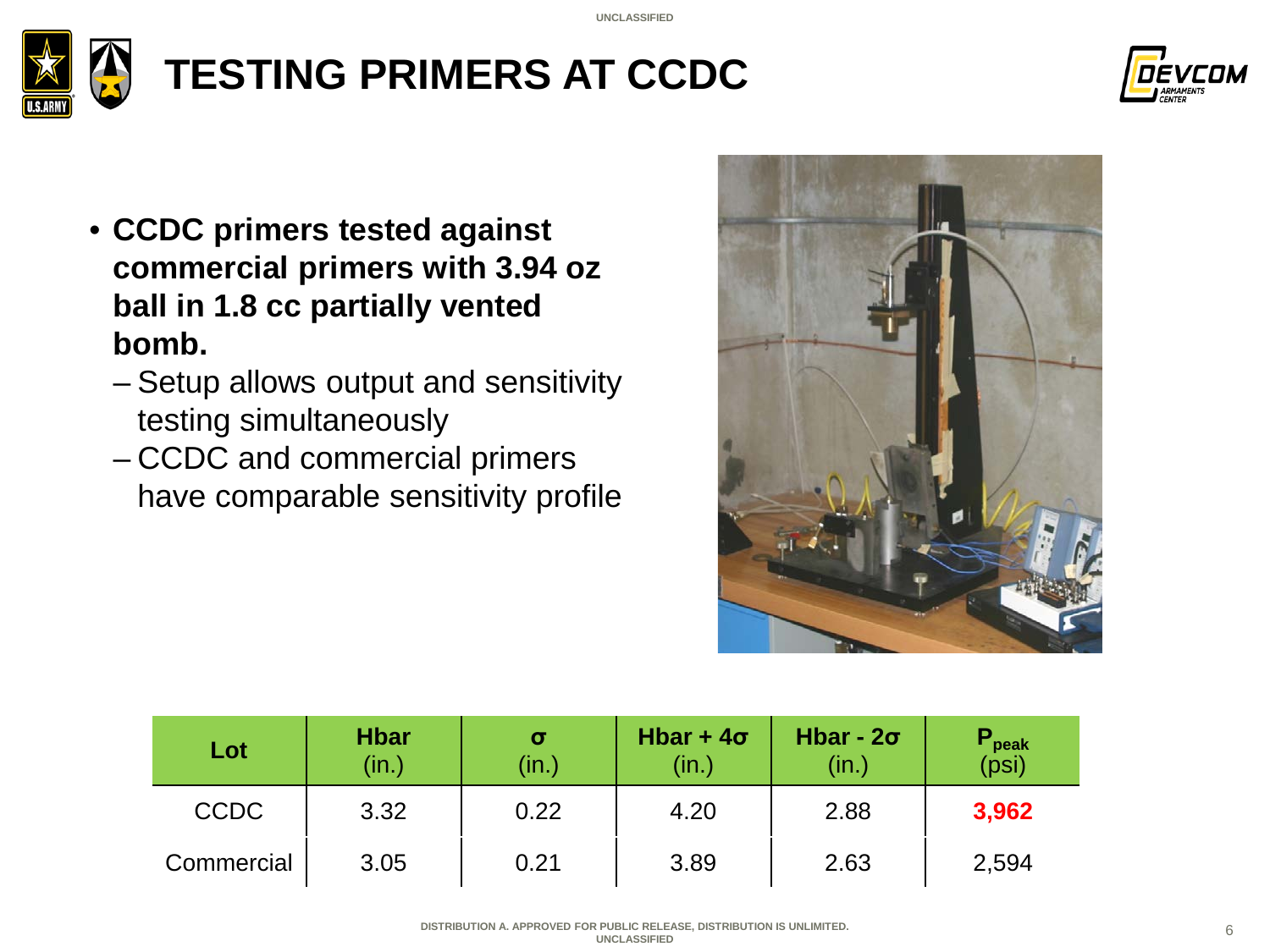



• **Need to scale up primer mix at high volume producer**

#### • **Improve manufacturability**

- –Scale up primer assembly process
- –Transition from one at a time to integrated plate process
- **Transitioned to NGIS out of Lake City Army Ammunition Plant (LCAAP)**
	- –First needed safety approval to handle DBX-1
		- Chemical compatibility testing with common chemicals
		- Wet and dry Impact/Friction/ESD testing on DBX-1
		- 7-day water stability study
	- –Invent plate process
	- –Fabricate and test 209 primers with alternate mix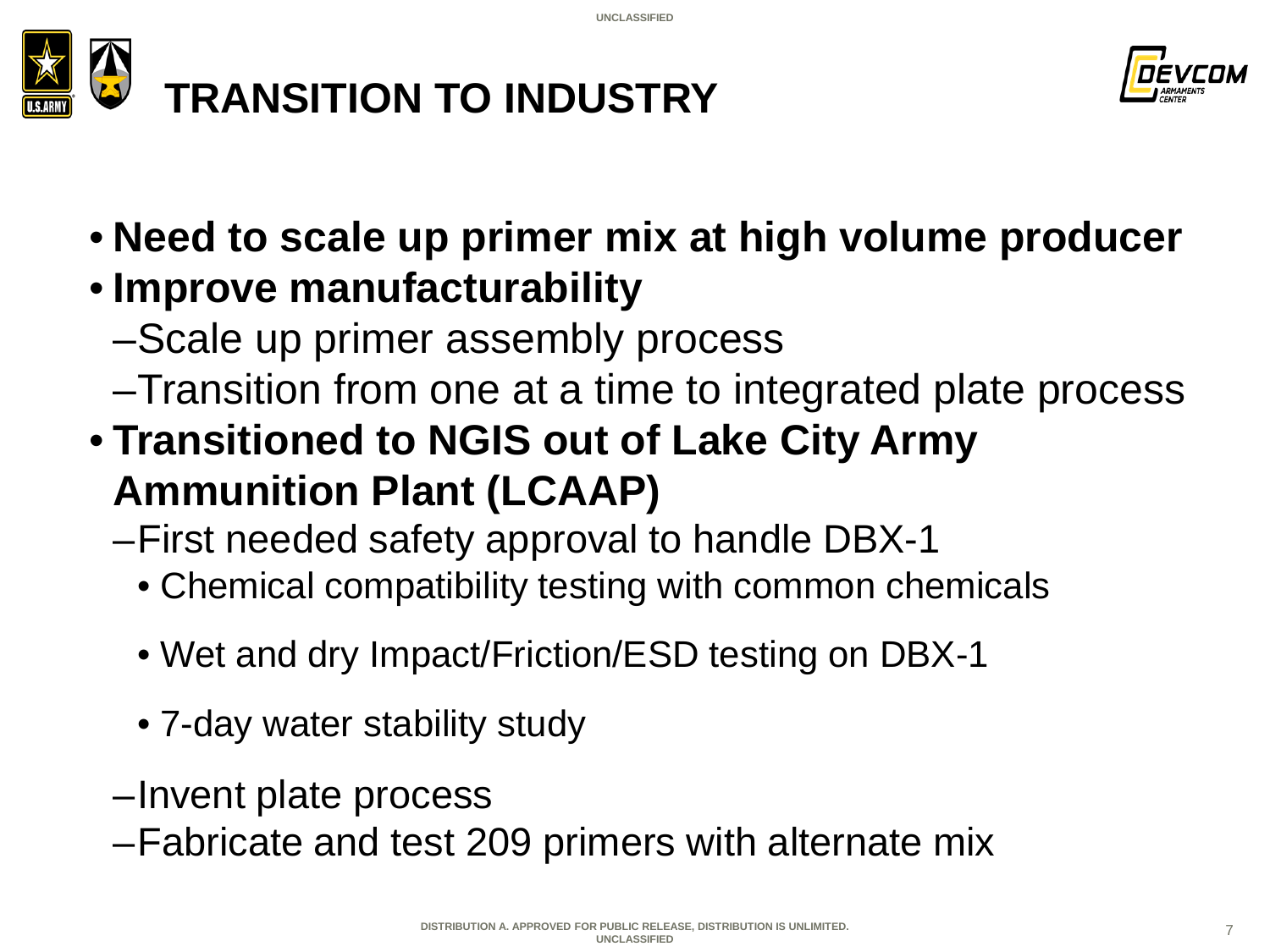

# **DBX-1 SENSITIVITY STUDIES**



|                | <b>Test</b> | <b>DBX-1/</b><br>water | <b>Lead</b><br><b>Styphnate/</b><br>water | <b>Color</b><br>Change | <b>DBX-1/IPA</b> |
|----------------|-------------|------------------------|-------------------------------------------|------------------------|------------------|
| 0 Hrs          | Impact, cm  | $\mathbf{1}$           | 11                                        |                        | $\mathbf{1}$     |
|                | Friction, N | $<$ 4                  | 18                                        | no                     | $<$ 4            |
|                | ESD, J      | < 0.0013               | 0.0013                                    |                        | < 0.0013         |
|                | Impact, cm  | 1                      | 11                                        |                        |                  |
| 24 Hrs         | Friction, N | $<$ 4                  | 31                                        | no                     |                  |
|                | ESD, J      | < 0.0013               | 0.0013                                    |                        |                  |
|                | Impact, cm  | 11                     | $\overline{7}$                            | no                     |                  |
| 48 Hrs         | Friction, N | $<$ 4                  | 11                                        |                        |                  |
|                | ESD, J      | < 0.0013               | < 0.0013                                  |                        |                  |
| 72 Hrs         | Impact, cm  | 3.5                    | 3.5                                       |                        |                  |
|                | Friction, N | <4                     | 18                                        | no                     |                  |
|                | ESD, J      | < 0.0013               | 0.0013                                    |                        |                  |
|                | Impact, cm  | 3.5                    | 3.5                                       |                        |                  |
| 96 Hrs         | Friction, N | <4                     | 11                                        | no                     |                  |
|                | ESD, J      | < 0.0013               | 0.0013                                    |                        |                  |
|                | Impact, cm  | $\overline{7}$         | >100                                      |                        |                  |
| <b>120 Hrs</b> | Friction, N | $<$ 4                  | 53                                        | no                     |                  |
|                | ESD, J      | 0.0013                 | < 0.0013                                  |                        |                  |
| <b>144 Hrs</b> | Impact, cm  | 11                     | >100                                      |                        |                  |
|                | Friction, N | $<$ 4                  | 53                                        | no                     |                  |
|                | ESD, J      | < 0.0013               | < 0.0013                                  |                        |                  |
| <b>168 Hrs</b> | Impact, cm  | $\overline{7}$         | >100                                      |                        |                  |
|                | Friction, N | $<$ 4                  | 53                                        | no                     |                  |
|                | ESD, J      | < 0.0013               | < 0.0013                                  |                        |                  |

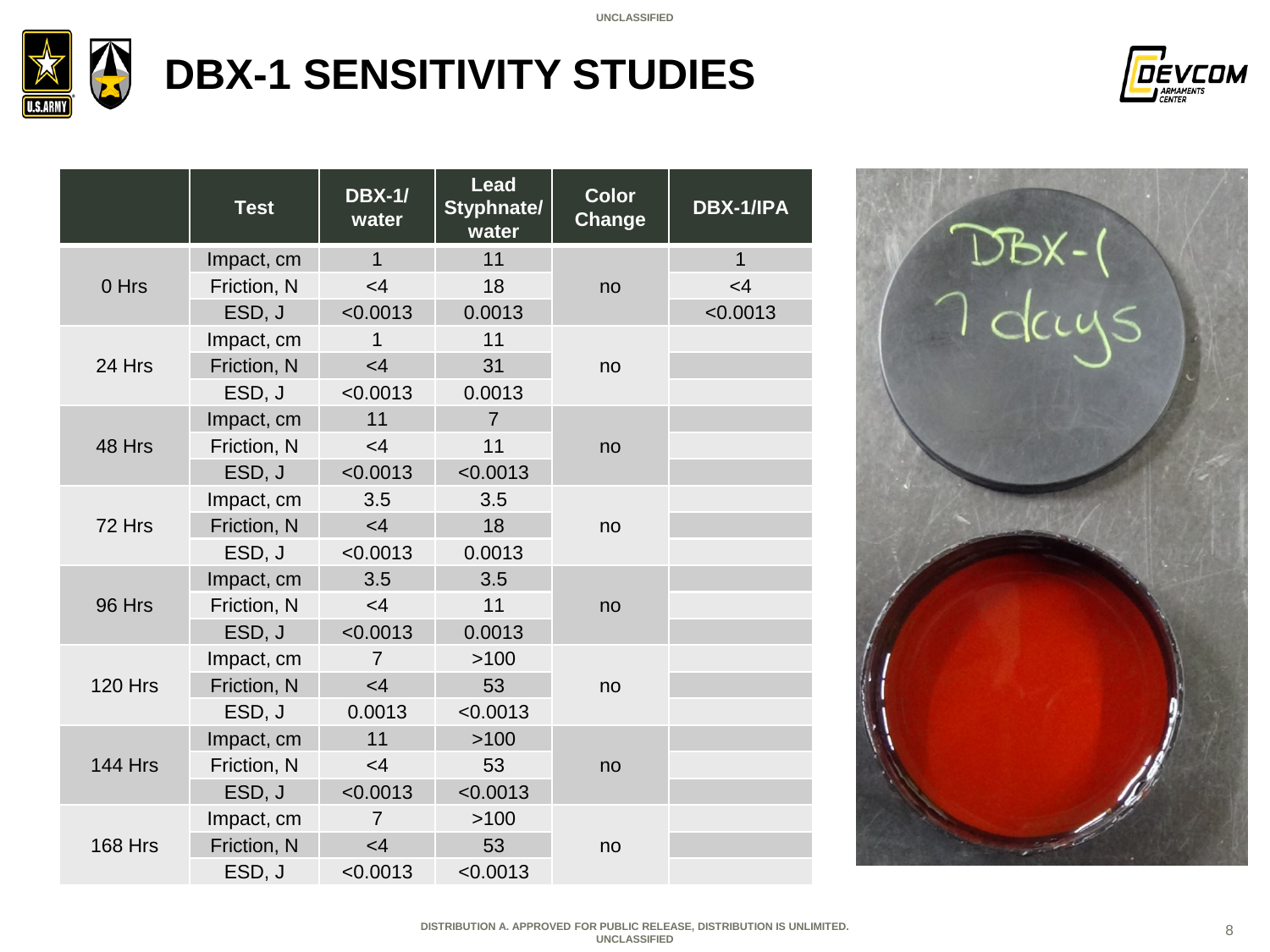

**MOISTURE CONTENT AND SENSITIVITY**



Atmospheric mix drying study and corresponding sensitivity testing to determine safe handling

All moisture levels were ESD sensitive and required a departure

Friction drove the processing time



6% moisture

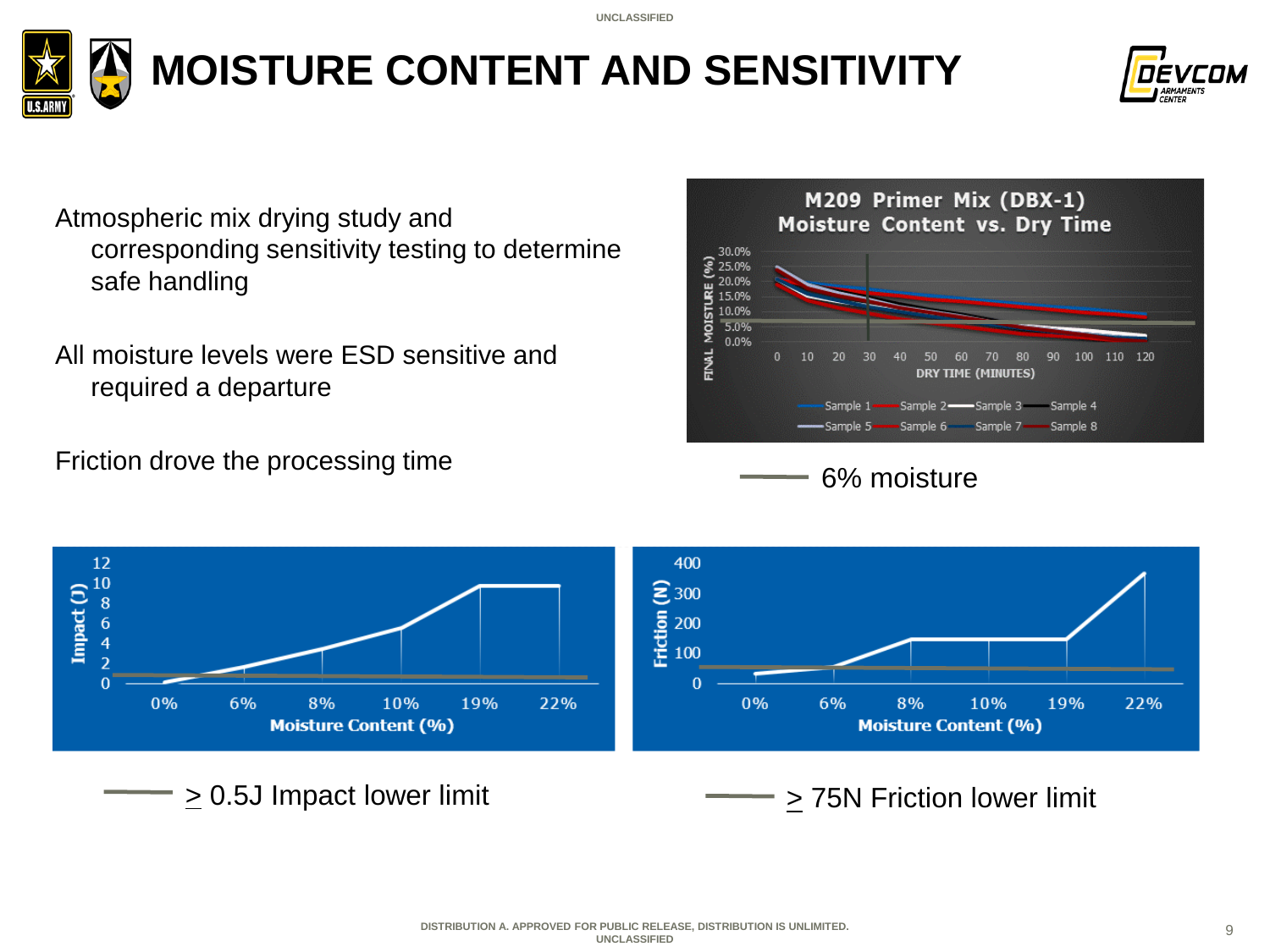



- **Approved for 10-gram mixing operation with DBX-1 primer mix**
- Mixed in a speed mixer at 2,000 rpm
	- All ingredients except fuels added, mixed for two 30-second intervals
	- Fuels added and mixed two additional intervals



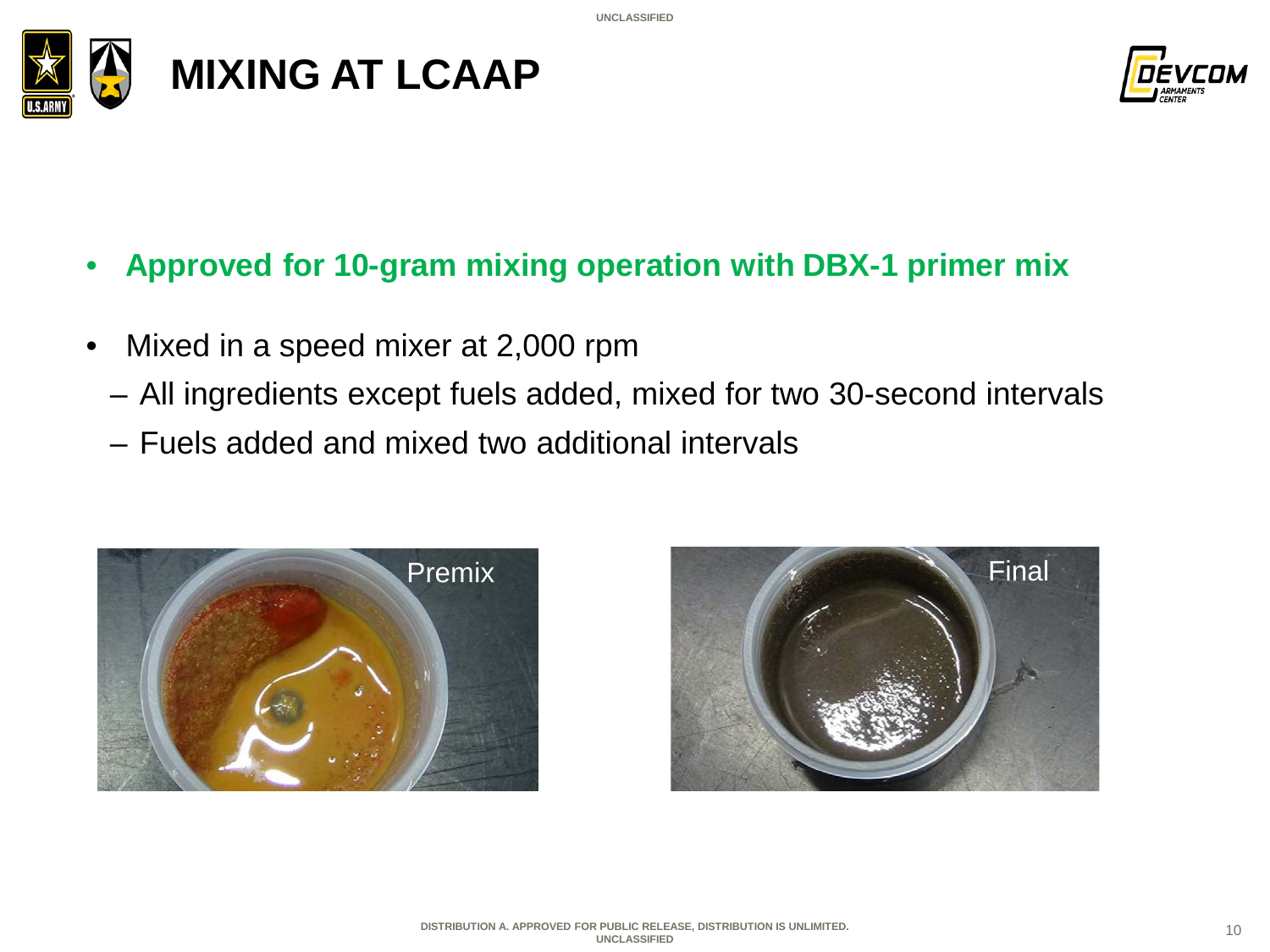



- Next, we needed to establish a pilot 209 primer assembly process
- Representative of regular LCAAP primer production, amenable to future scale-up
- A few key steps in the process:
- 



1. Cups added to wells in base plate 2. Rub plate added, filled with primer mix



Plate gap controls pellet weight.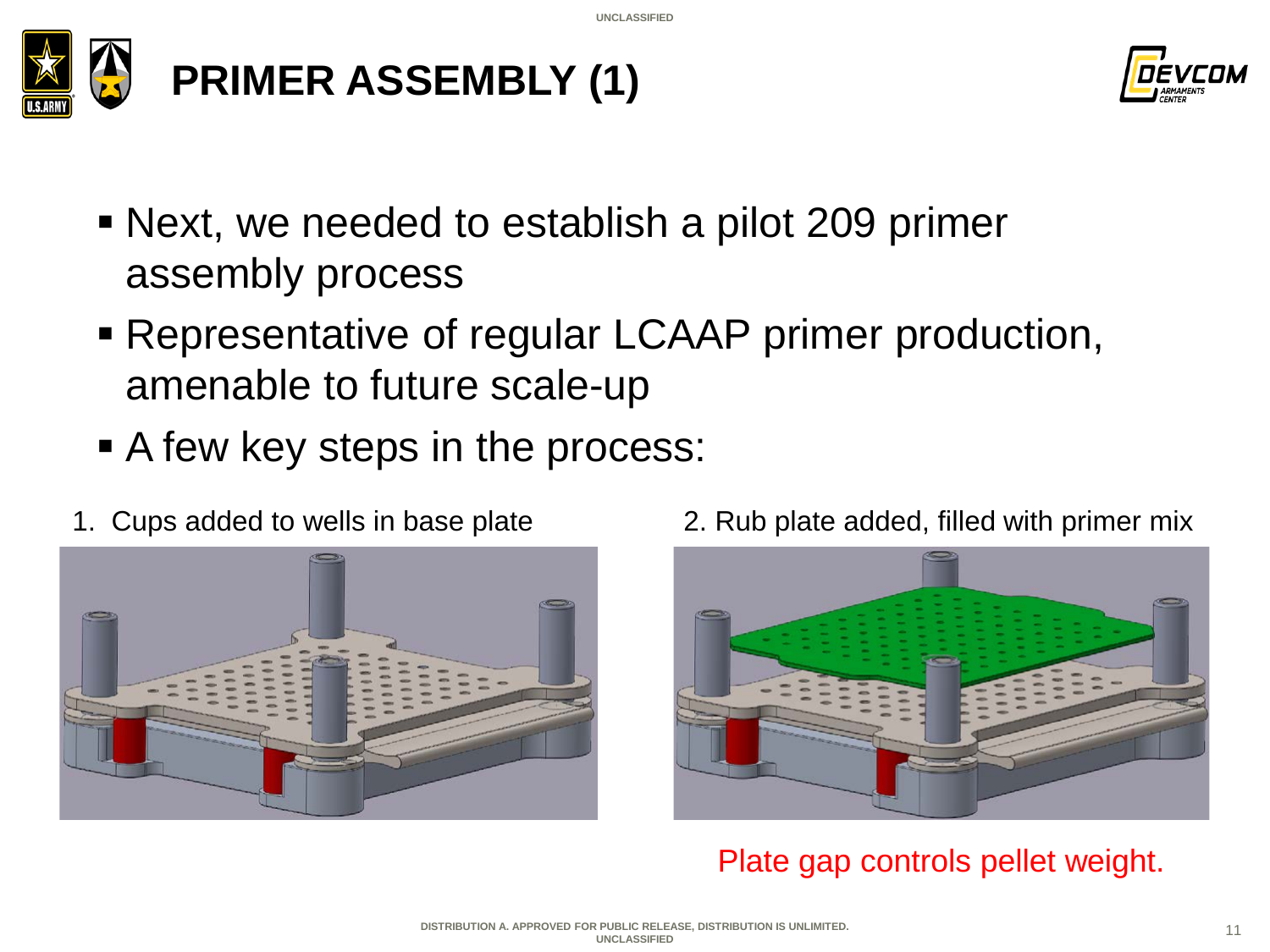



#### 3. Pin pellet plate inserted; pellets shaken into cups



5. Battery cups pressed into cups Plate gap controls anvil-mix distance.



4. Foil punched on top of pellets



6. Completed primers transferred to packaging sleeve

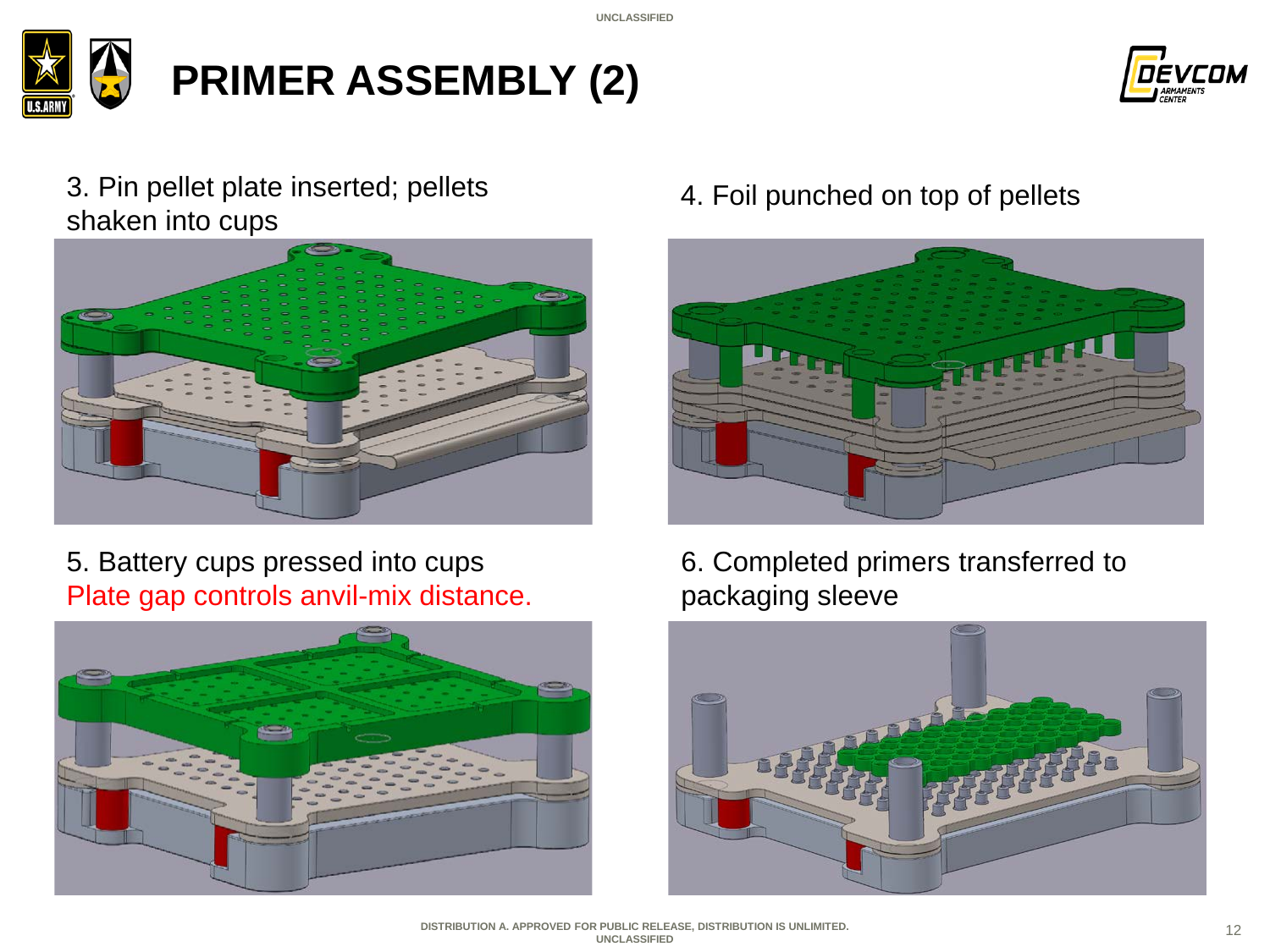**UNCLASSIFIED**



## **PRIMER TESTING (1)**



• Commercial lot subjected to impact testing to determine firing frequency as a function of impact height



#### *Commercial lot gave virtually linear response to impact*

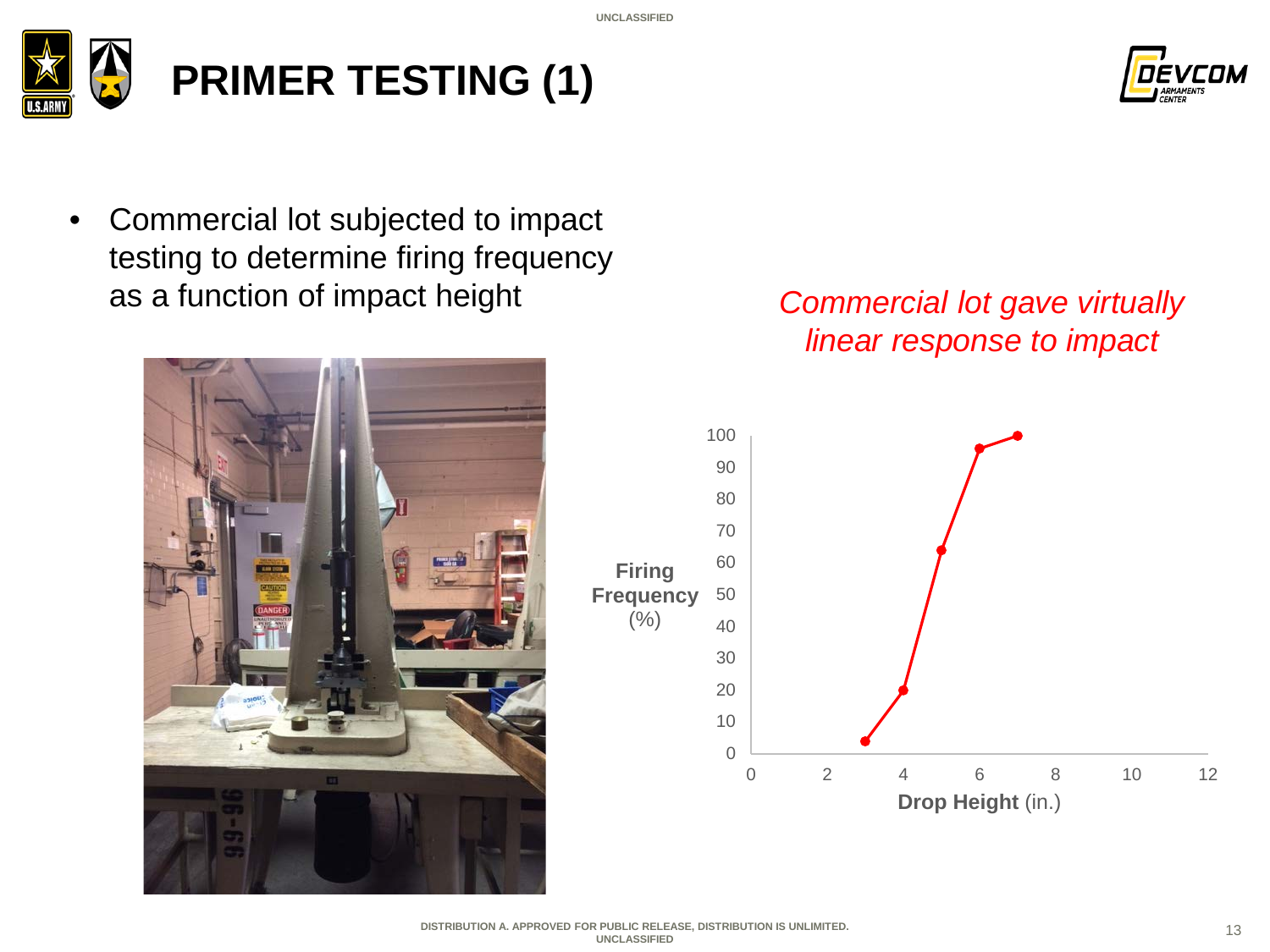

# **PRIMER TESTING (2)**



- Commercial lot tested in parallel with 3 experimental lots that varied assembly parameters
- Initial primer batches gave erratic sensitivity profiles

| Lot | <b>Pellet Weight</b> |
|-----|----------------------|
| 1   | 0.0694"              |
| 2   | 0.0652"              |
| 3   | 0.0610"              |

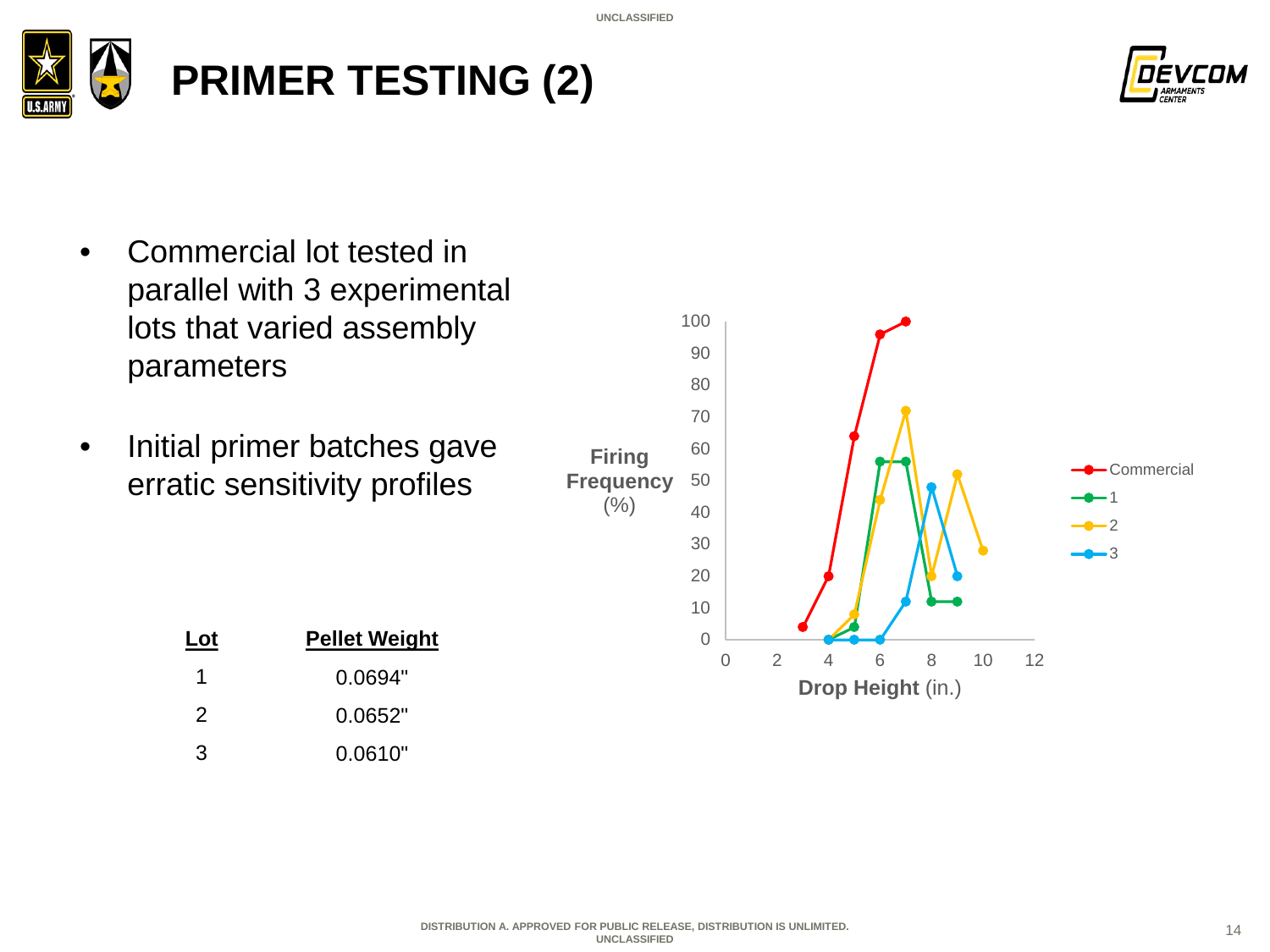

#### **PRIMER TESTING (3)**



- Made efforts to improve sensitivity profiles by adjusting assembly parameters
	- Pellet plate gap (pellet weight)
	- Battery cup plate gap (sensitivity)
- Tested 6 more lots with alternate manufacturing settings; problems remained  $10^{10}$

| Lot | <b>Pellet Weight</b> | <b>Sensitivity</b> |
|-----|----------------------|--------------------|
| 4   | 0.0652"              | $+0.005"$          |
| 5   | 0.0610"              | $+0.005"$          |
| 6   | 0.0694"              | $-0.005"$          |
| 7   | 0.0652"              | $-0.005"$          |
| 8   | 0.0610"              | $-0.005"$          |
| g   | 0.0610"              | $-0.010"$          |

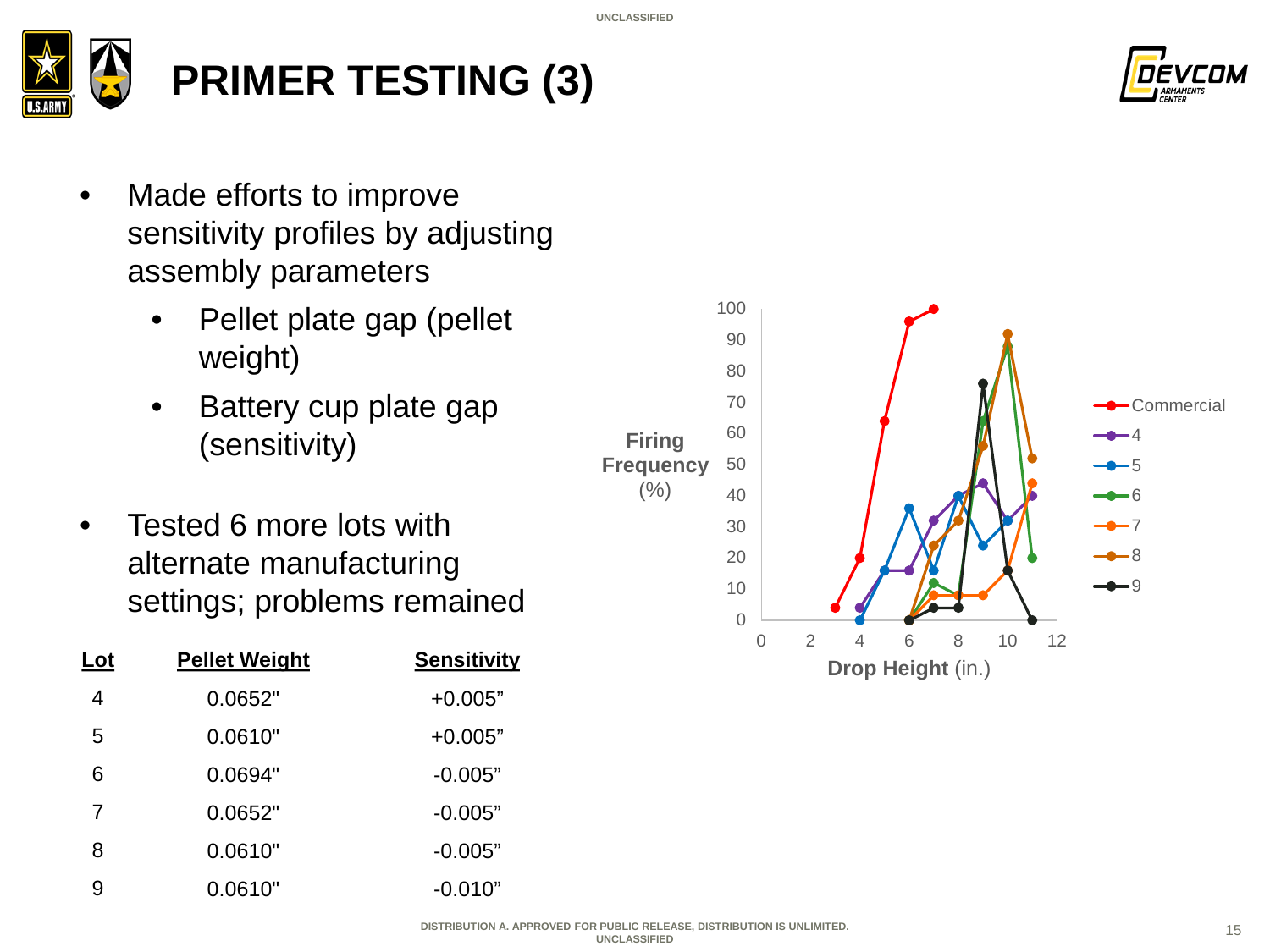



- Next hypothesis
	- Erratic behavior due to mix inhomogeneity
	- Pocket formation within mix
- Mix procedure adjusted
	- Screen out coarser  $KNO<sub>3</sub>$ particles; remove sub-100 mesh material before mixing, repeat lot 9 assembly parameters
	- Profound improvement
	- Identified all-fire/no-fire energies…
	- …but still no 50/50 point!

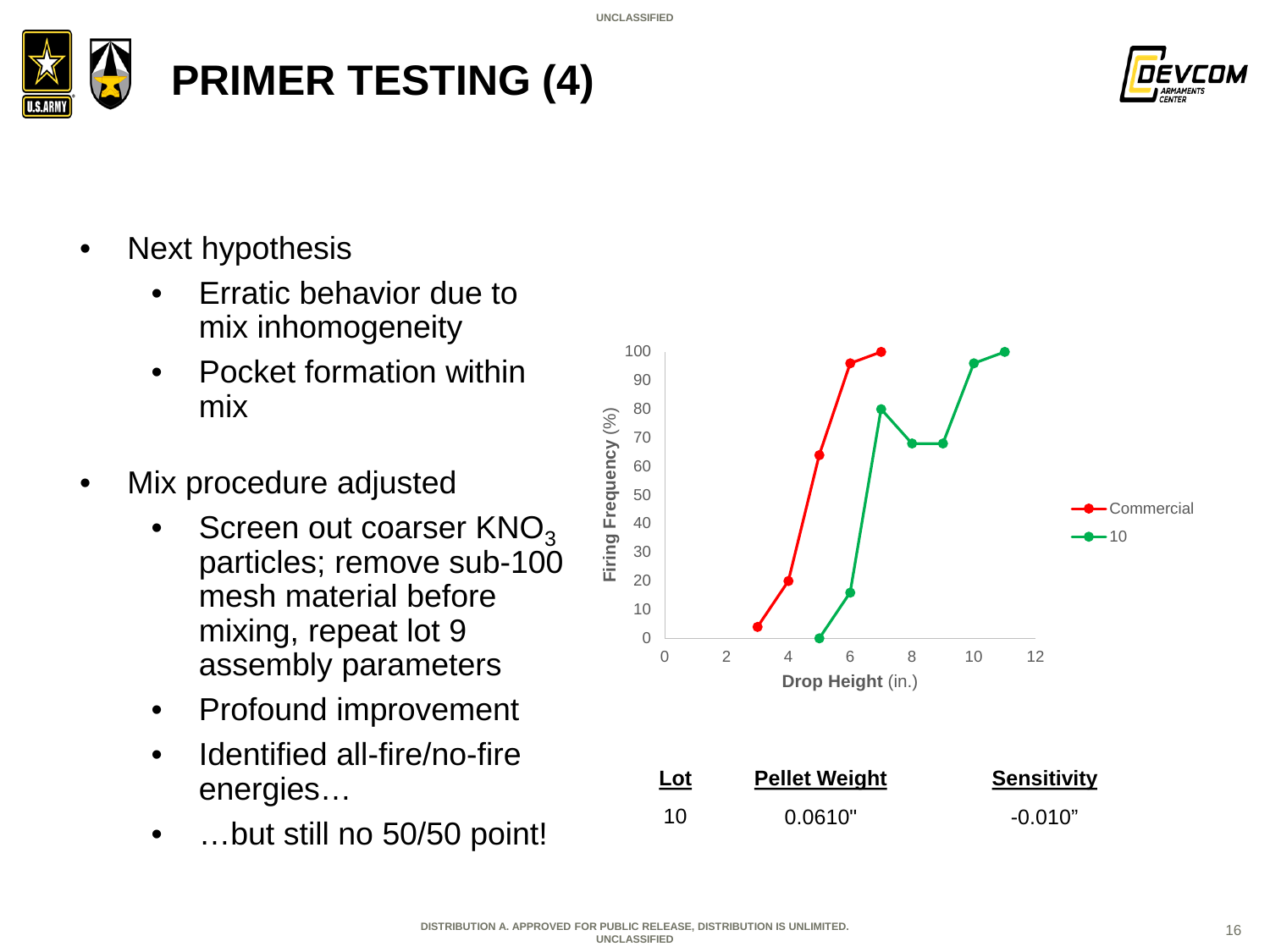



- DBX-1 composition shows promise
- DBX-1 mix has acceptable sensitivity numbers with the exception of ESD
- Challenges working with DBX-1
	- Very sensitive material
		- Water/alcohol does not desensitize it
	- The mix was processed with IPA which reduces available processing time
	- Breaks down in water to more sensitive material
		- Water cannot be used in the process
	- Requires different waste treatment than current materials at LCAAP
		- Waste treatment of DBX-1 mix requires more work